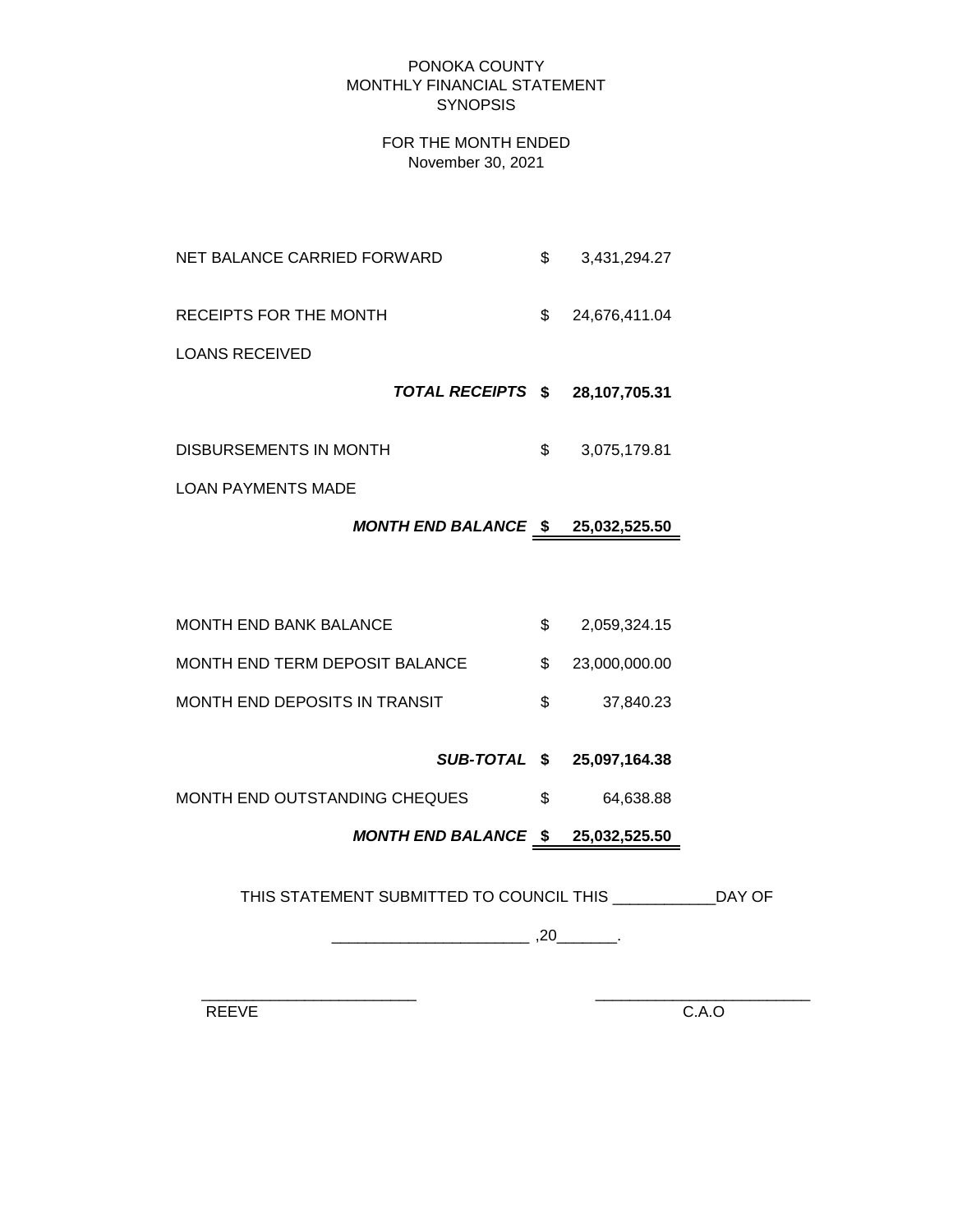## PONOKA COUNTY MONTHLY FINANCIAL STATEMENT

# FOR THE MONTH ENDED November 30,2021

|                                                       |                | <b>GENERAL</b>   | <b>Previous Month</b> |                  | <b>PAYROLL</b> |            |
|-------------------------------------------------------|----------------|------------------|-----------------------|------------------|----------------|------------|
| NET BALANCE AT END OF PREVIOUS MONTH                  | \$             | 1,801,521.97 \$  |                       | 5,066,112.73 \$  |                | 5,012.03   |
| RECEIPTS FOR THE MONTH<br><b>OUTSTANDING DEPOSITS</b> | \$             | 1,424,387.09 \$  |                       | 502,266.10 \$    |                | 251,682.10 |
| <b>TERMS</b>                                          | \$             | 23,000,000.00 \$ |                       | 23,000,000.00 \$ |                |            |
| <b>SUB TOTAL</b>                                      | \$             | 26,225,909.06 \$ |                       | 28,568,378.83 \$ |                | 256,694.13 |
| LESS:                                                 |                |                  |                       |                  |                |            |
| <b>CHEQUES ISSUED</b>                                 | $$\mathbb{S}$$ | 1,822,915.32 \$  |                       | 3,766,856.86 \$  |                | 251,686.07 |
| <b>Bank Charges</b><br><b>INTEREST TO GENERAL</b>     |                |                  |                       |                  |                | 8.06       |
| <b>MONTH END BALANCE \$</b>                           |                | 24,402,993.74 \$ |                       | 24,801,521.97 \$ |                | 5,000.00   |
| BANK BALANCE AT END OF MONTH                          | \$             | 1,429,784.33 \$  |                       | 1,814,340.59 \$  |                | 5,008.06   |
| <b>TERM DEPOSIT BALANCE</b>                           | \$             | 23,000,000.00 \$ |                       | 23,000,000.00 -  |                |            |
| <b>OUTSTANDING DEPOSITS</b>                           | \$             | 37,840.23 \$     |                       | 27,381.78 \$     |                |            |
| FROM TRUST ACCOUNTS                                   | \$             |                  | \$                    |                  | \$             |            |
| <b>SUB-TOTAL</b>                                      | \$             | 24,467,624.56 \$ |                       | 24,841,722.37 \$ |                | 5,008.06   |
| LESS:                                                 |                |                  |                       |                  |                |            |
| <b>OUTSTANDING CHEQUES</b>                            | \$             | 64,630.82 \$     |                       | 40,200.40 \$     |                |            |
| INTEREST TO GENERAL ACCOUNT                           |                |                  |                       |                  | \$             | 8.06       |
| <b>MONTH END BALANCE \$</b>                           |                | 24,402,993.74 \$ |                       | 24,801,521.97 \$ |                | 5,000.00   |